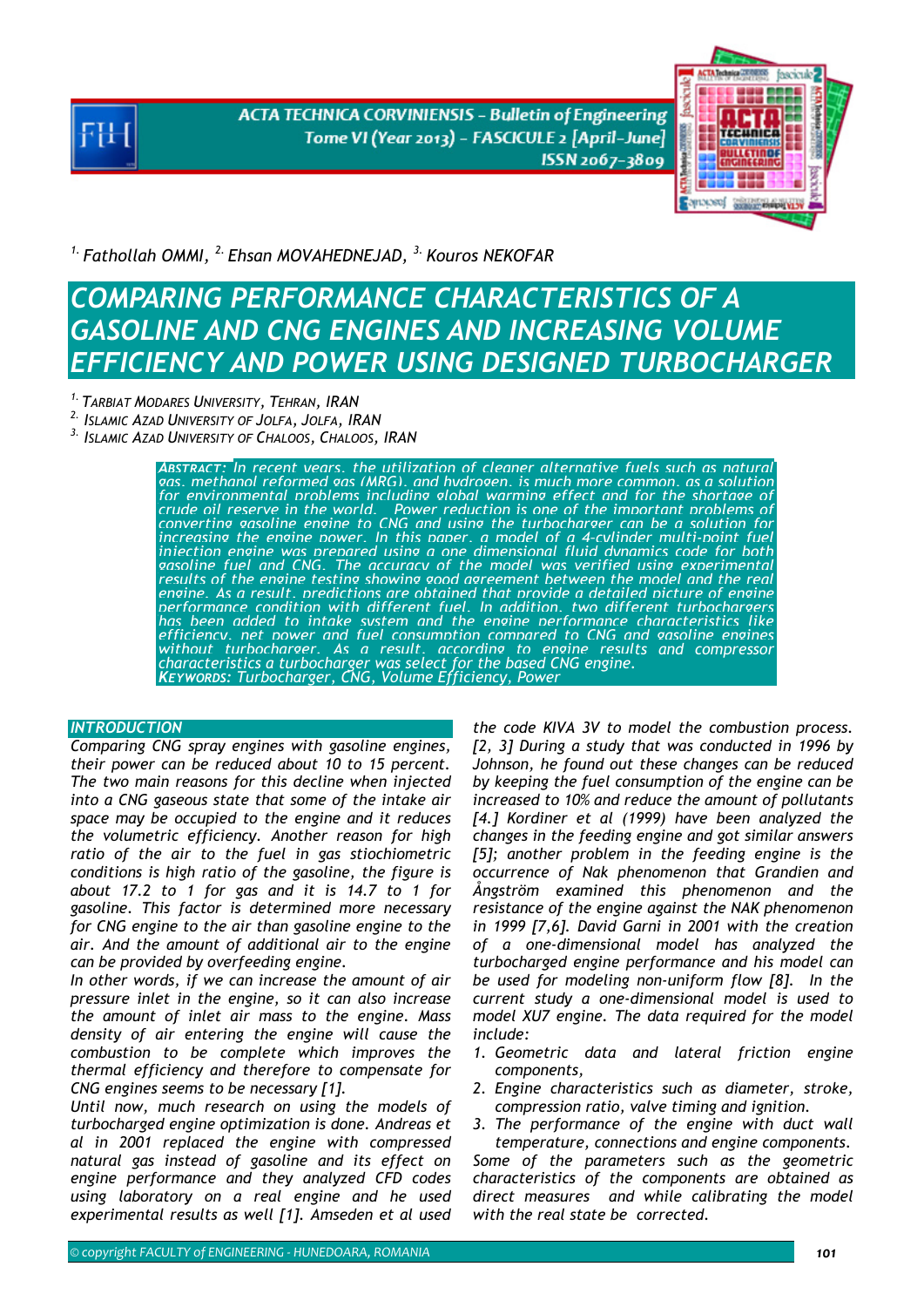*The simulation engine air inlet geometry for all runners, flow of exhaust gases to filter carefully measured.* 

| Bore                         | 83    | mm          |
|------------------------------|-------|-------------|
| <b>Stroke</b>                | 81.4  | Mm          |
| Bore/Stroke                  | 1.019 |             |
| Displacement                 | 1761  | cm          |
| <b>Compression Ratio</b>     | 9.3   |             |
| Intake Valve Opening         | 32.5  | <b>BTDC</b> |
| <b>Intake Valve Closing</b>  | 64.3  | <b>ABDC</b> |
| <b>Exhaust Valve Opening</b> | 61    | <b>BBDC</b> |
| <b>Exhaust Valve Closing</b> | 15    | ATDC        |

*Table 1: Specifications of Engine* 

*After Gasoline and CNG engine model, engine dynamometer test results of the modeling results using both validation and performance characteristics of the engine can be compared with each other. Finally, with regard to the design parameters of the turbocharger, the proper feeding system was chosen for the selected engine.* 

*MODELING* 

*A one-dimensional dynamic gas-source code used to analyze the dynamic wave pressure, mass flow and energy loss in a variety of systems. Able to model fluid flow using a variety of volume compressibility, duct, tubing, orifices, and applying the boundary conditions of the environment. Different types of graphs of various parameters on the output of the engine to the code below uses a variety of models referred to in engine is able to calculate the performance parameters. Based on the analysis of motor runner compression wave function is used [9]. Unsteady compressible flow equation in order to achieve this should be resolved. This equation used by the method of characteristics (method of characteristic).* 

### *Extracted from the experimental data*

*One of the parameters using the test results is the values of the flow coefficient from air valve and smoke. These values were conducted using the flow test and by flow bench test that the scheme of the apparatus is shown in Figure 1.* 



*Figure 1: The schema of the table 1 - Time valves measuring openness 2 - closure 3 - Cylindrical Interfaces 4 - Meter turns 5 - 6 Gauge Pressure Tank - Relax 7 - rigid tube 8 - Pressure gauge 9 - Holes 10 -* 

*11 gauge pressure - flow control valve 12 - Temperature gauge 13 - 14 honeycomb paths - blower / suction air The coefficient of flow table test (flow bench) has been obtained. With this test, the pressure drop is measured between the valve and the flow rate.* 

*Values of upstream pressure and temperature, downstream static flow and flow rate are the necessary data for calculation the flow coefficients or drop coefficients. First, using the pressure ratio, the flow isotropic velocity is obtained as equation (1) shows.* 

$$
V_{\scriptscriptstyle{B}} = \sqrt{2 \frac{\lambda}{\lambda - 1} R T_{\scriptscriptstyle{e}} \left[1 - \left(\frac{P}{P_{\scriptscriptstyle{e}}}\right)^{\frac{\lambda}{\lambda - 1}}\right]}
$$
(1)

*R* is the gas constant,  $\lambda$  is P and  $P_0$  specific warmness *that respectively is downstream and upstream pressure. The effective surface of valve is also calculated by using equation (2).* 

$$
\frac{C_f}{2} = \frac{4}{Re_{\delta}}
$$
 (2)

*Discharge coefficients versus lift valves inlet and outlet in the figures (2) and (3) are shown.* 







*Figure 3.) The discharge coefficients in the valve outlet Effect of openness valve is timing on volumetric efficiency of the engine's performance.* 

*The parameters may influence directly on the cylinder intake air and combustion products withdrawal and it can control the rate of return flows to the ports. [10]* 

### *Flow Friction Model*

*Fluid and wall friction coefficients were calculated for the accomplished: [11]* 

*A: First, the flow of Reynolds number is calculated μ*  $Re = \frac{\rho UD}{\rho}$ . That U is an instantaneous

*velocity of the fluid; D is the pipe diameter, ρ is an instantaneous density and μ is the viscosity of the fluid.* 

*B. The thickness of the boundary layer flow regime is dependent on is calculated from the following relationship:* 

*For turbulent flow*  $\delta = .10D$ *For laminar flow*  $\delta = .25D$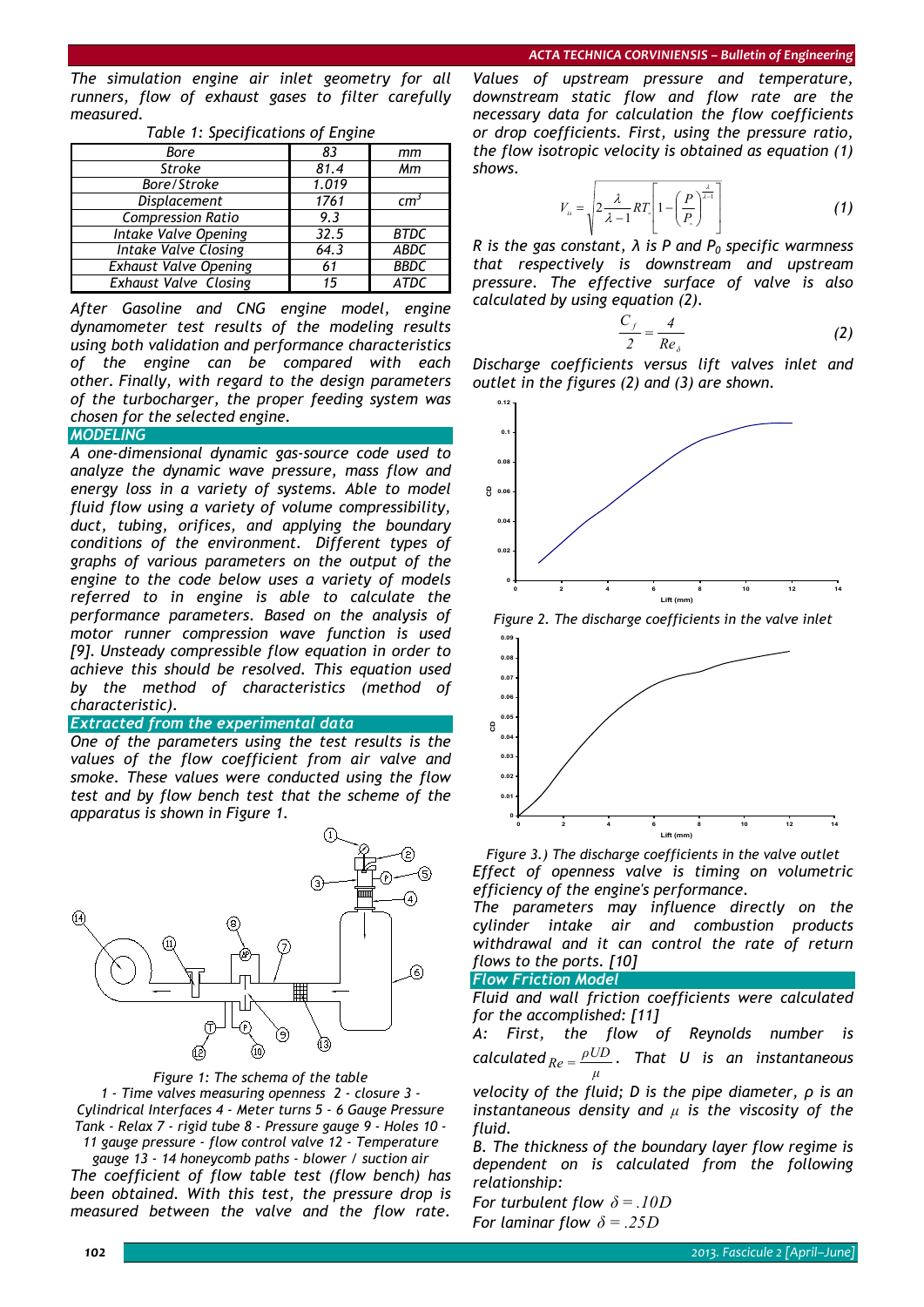*C: For high Reynolds numbers 4000, C<sub>f</sub> friction coefficient is calculated by the following method.* 

$$
\frac{C_f}{2} = .027 \, Re_{\delta}^{-.025} \tag{3}
$$

 *D. Cf friction coefficient for Reynolds numbers below 4000 would be as follows.* 

$$
\frac{C_f}{2} = \frac{4}{Re_s}
$$
 (4)

*Dynamic viscosity is strongly temperature dependent and significant changes will have to change it. Dynamic viscosity of air as a function of temperature is calculated by the following procedure.* 

$$
\mu = 33 \times 10^{-6} \times T^7 \left[ \frac{Kg}{m/s} \right] \tag{5}
$$

*In this regard, T is the temperature at any moment. Model of heat transfer between fluid and runner*

*Heat transfer model is done by Celeborn Analogy Reynolds. Heat transfer and flow friction coefficients are combined during the analogy: [12]* 

$$
h = (C_f / 2) \rho U C_p P_r^{\frac{2}{3}}
$$
 (6)

*which Cp is the specific heat capacity of the gas and Pr is the parental number.* 

### *Combustion Modeling*

*In this model the energy release rate for spark ignition engines is described. The Web function (wiebe function) is used to calculate the energy release rate per crank angle. [11] The function is as follows:* 

$$
W = 1 - \exp\left[-AWI\left(\frac{\Delta\theta}{BDUR}\right)^{(WEXP)}\right]
$$
 (7)

*In which, W is the mass fraction of the burned mixture,* Δθ *is the elapsed time from ignition, BDUR is the elapsed time versus Crank Angle of 10 to 90% of the mass of the burned mixture, WEXP is the Web function power that this amount is usually between (1 to 5) and AWI is the Web coefficient function.* 

#### *Modeling of heat transfer in the cylinder*

*The heat transfer rate is usually calculated using Woschni model. [13]* 

*The calculation of the heat transfer coefficient is used by the Woschni function as follows:* 

$$
h_g = .0128D^{-2}P^{.8}T^{-.53}V_c^{.8}C_{\text{enht}}
$$
 (8)

*In this relationship, D is the cylinder diameter, P is the cylinder pressure at any given crank angle, T is the temperature of the cylinder at any given crank angle and Cent is the calibration coefficient that determined by the Model user.* 

*Vc is a Velocity parameter that is a function of the velocity of the piston and the cylinder pressure without combustion.* 

$$
V_c = C_1.V_m + C_2 \frac{V_D T_r}{P_r V_2} (P - P_{mot})
$$
 (9)

*In the suction and discharge stage* 

$$
C_1 = 6.18 + 0.417 \left(\frac{V_s}{V_m}\right)
$$

*In the compression and expansion stage* 

$$
C_1 = 2.28 + 0.308 \left(\frac{V_s}{V_m}\right)
$$

In the combustion stage 
$$
G = 3.3
$$

$$
C_2 = 3.24 \times 10^{-3}
$$

*In the other stages* 

$$
C_2 = 0
$$

*Vm is an average speed of the piston, Imep is the mean effective pressure and*  $V_r$ *,* $P_{r_r}T_r$  *are the temperature, pressure and volume reference respectively.* 

*CALIBRATION MODEL* 

*After simulating the engine, it is necessary to verify the modeling and adaptation of the actual state of the model, with an adjusted set of parameters applied engineering are based on conjecture has been verified. For this purpose, parameters, volumetric efficiency, maximum cylinder pressure, torque and exhaust temperature were set and modeling results for the load conditions and the speed range 1500 rpm - 6000 rpm with data from the test to warm the engine dynamometer Iran Khodro Engine Research Center has been compared. For this purpose, a dynamometer is used for edicarent AFA-202/10 model specifications are shown in Table 2.* 

*Table 2: Profile of engine dynamometer was used to measure functional parameters* 

| dyno.<br>tType | Max<br>toraue | Max<br>speed | Max power | Inertia           |
|----------------|---------------|--------------|-----------|-------------------|
|                | N.m.          | Rom          | kW        | kg/m <sup>2</sup> |
| AFA-<br>202/10 | 483           | 8000         | 120       | 0.351             |

*If the geometric features are designed for precise motor and parameters in the model and test values are consistent with each other, so the volumetric efficiency of the model and test results will be consistent with each other too.* 

# *Volumetric efficiency*

*After calibration parameters affecting volumetric efficiency, the volumetric efficiency values obtained from model tests for both CNG and gasoline-powered engine as figures (4) and (5) are shown.* 

### *Combustion model of the engine*

*In the used combustion model, the combustion is modeled by using the Web function that is described the burning rate of the mixture using the thermodynamic calculations. As noted, the burning rate using 3 parameters is determined and control by the user in the model. Maximum cylinder pressure values in different periods for both CNG and gasoline hybrid engine are shown in figures (6) and (7) respectively.* 



*Figure 4. Values of volumetric efficiency in CNG engine in the engine at various speeds*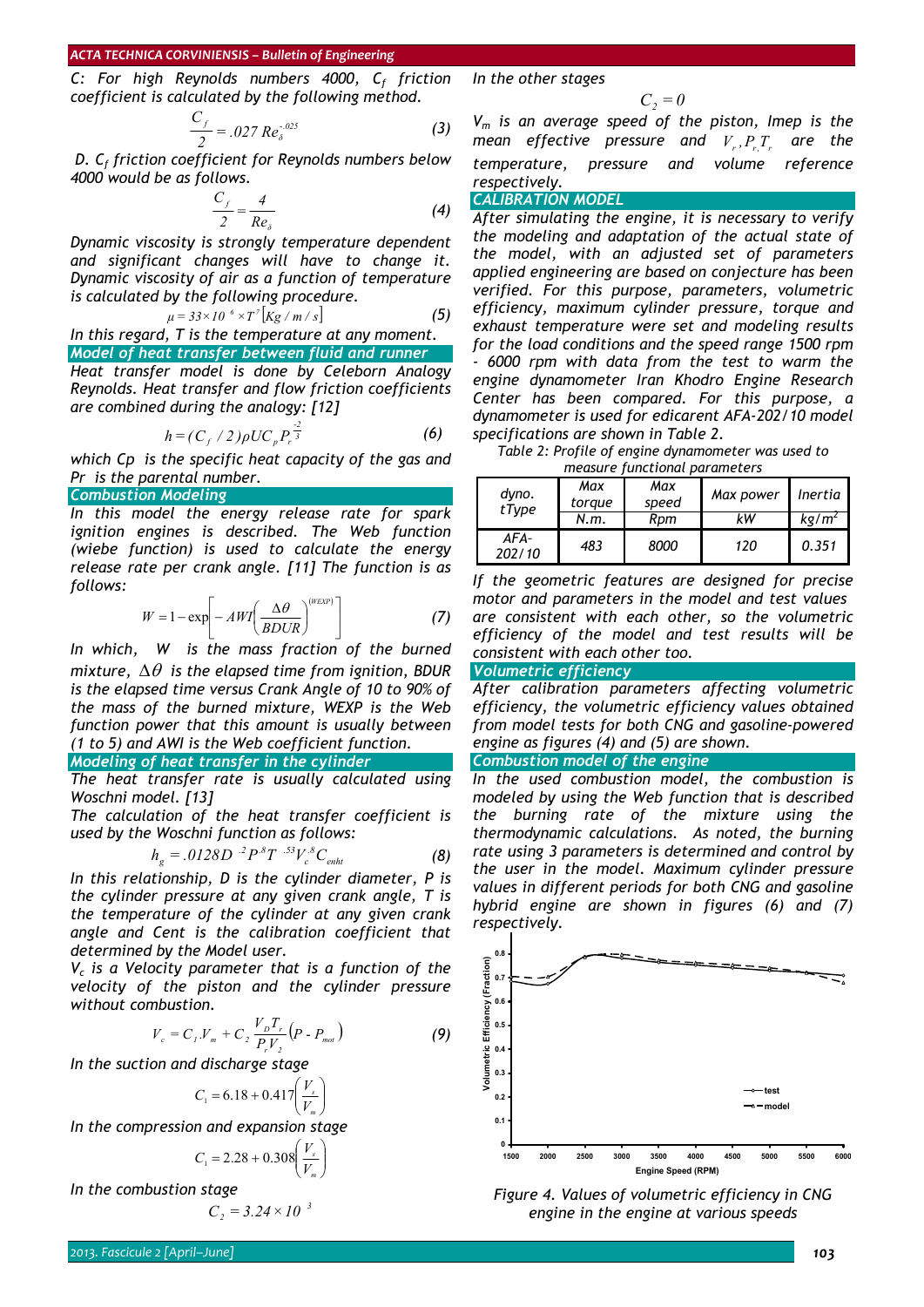



### *Heat transfer model in cylinder*

*Woschni model is used to calculate the heat transfer rate from the cylinder. With the energy release, some of the air-fuel mixture into energy used and the amount of additional heat is wasted. To ensure the accuracy of calculating the heat transfer rate and the strain energy release rate must be calculated at and this was done with great care in the previous section. Therefore, the pressure inside the cylinder to model and test moments, mean effective pressure for the test model must be equal. Figures (8) and (9) for both CNG and gasoline hybrid engine have indicated them.* 



*Figure 8. Indicated mean effective pressure for CNG engine at various speeds* 



*Figure 9. The mean effective pressure for the gasoline engine at various speeds* 



*Figure 10. CNG engine brake torque at various speeds* 



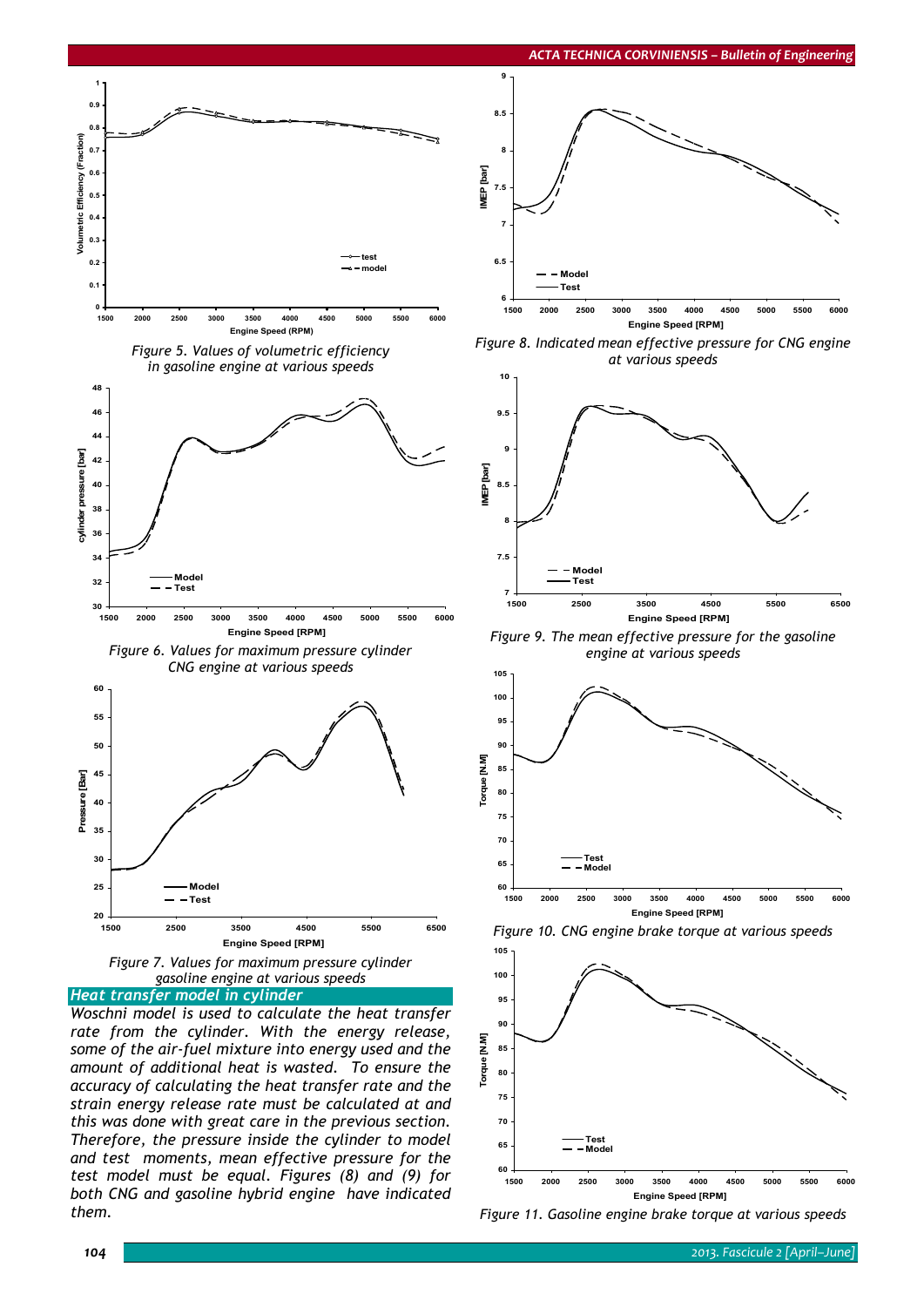*After ensuring the same indicatedr mean effective pressure for test and model, if the mechanical efficiency of the test and model are consistent with each other, then be concluded that the heat transfer rate is modeled correctly. Moreover, figures (10) and (11) are shown the brake torque model and test for both CNG and gasoline engines and fuel-burning natural gas.* 

### *Select the appropriate turbocharger*

*After calibrating the exact model, in the figures (4) and (5) is seen to be the volumetric efficiency of the CNG engine is lower that gasoline engine and therefore we should compensate the loss by a technique and also increase the volumetric efficiency as possible and even for this reason, the turbocharger is used to compensate this loss and increasing the volumetric efficiency. Most of overfeeding is done in the engines made and the purpose overfeeding is to increase the power and torque versus speed range. The problem of the overfeeding engine is to achieve the maximum output power, and in combination with maximum strength, improving the low-speed torque is reduced to postpone Turbo Lag [8]. To achieve this goal, careful planning and consideration of turbine engine components are required harmonized. We should change some of the design parameters to converting XU-7 natural breathing engine to an overfeeding engine, of course some parameters such as engine geometry and runner do not changed and should enter the codeand no optimization on any of these parameters. These changes will be discussed. In general, the following points should be noted for the choice of a turbocharged engine:* 

*A) The selected turbocharger engine torque for different speeds increased to the desired value.* 

*B) The turbocharger is chosen as small as possible.* 

*As turbocharger is smaller so its launching is faster, and increasing or decreasing its speed will be faster with high or low load , as a result the delay will be lower in the performance turbocharger (turbo lag). Inertia turbocharger is much smaller than it would be there and a further delay in performance will be resolved.* 

*C) much less of a turbocharger to the combustion gases is used to increase the torque, the better. However, the turbine control valve (waste gate) will open more and more gases are discharged to the atmosphere. Or in other words, as the combustion gases flow through the turbine is less, so turbocharger will have a higher response rate.* 

*D) the turbocharger engine must be carefully selected that the selected compressor turbocharger and turbine will work with high efficiency and all functional parts and engine turbine and compressor are working in the area. This points do not reach to the surge line.* 

*E) the maximum turbocharger shall not exceed the maximum speed as the manufacturer made. [15]* 

*Some tips for choosing the turbocharger to the engine XU-7 has been taken into consideration.* 

*Two turbocharger engines XU-7 is considered to be there and the analysis results will be shown that which of the turbocharger is suitable for the engine and the turbochargers are mady by the Company*  *IHIthat the characteristics of the turbine and its compressor are presented in Table 3.* 

*Table 3: turbine and compressor for both turbochargers* 

|                | Turbine       | Compressor |
|----------------|---------------|------------|
| turbocharger b | RHF4HTTW14P12 | f4c109a    |
| turbocharger a | RHF4HTTW14P12 | f4c93f     |

*Some engine design parameters such as timing of inputs and outputs valves, valve lift curve, and ignition timing and etc have been changed in conversion of a normal breathing engine to an overfeeding engine. Thus, the first of these changes and then overfeeding is appropriate.The optimum choice of two turbochargers must be found that would allow the engine to increase torque. The results for both turbocharger models (b) and (a) is shown in figure (12).* 



*Figure 12. Torque values of the overfeeding engine with two turbochargers at full load state* 

*As the two diagrams show that the turbocharger (a) can be a limit engine torque; although in the diagram (28), the turbocharger (b) can not provide the desired torque.* 

*So the first reason for being better turbocharger (a) of the turbocharger (b) to provide the desired torque. Generally due to the exhaust of combustion energy is low at low speeds thus, selecting the proper turbocharger and engine torque at low speeds, in order to increase the torque is very important; compressor efficiency model has been calculated in both turbochargers (a) and (b).* 



*Figure 13. Comparing the compressor efficiency for two turbochargers at various speeds and at full load state The efficiency for both compressors at different speeds in is shown in figure (13). As the digaram showed the turbocharger compressor efficiency (a) is*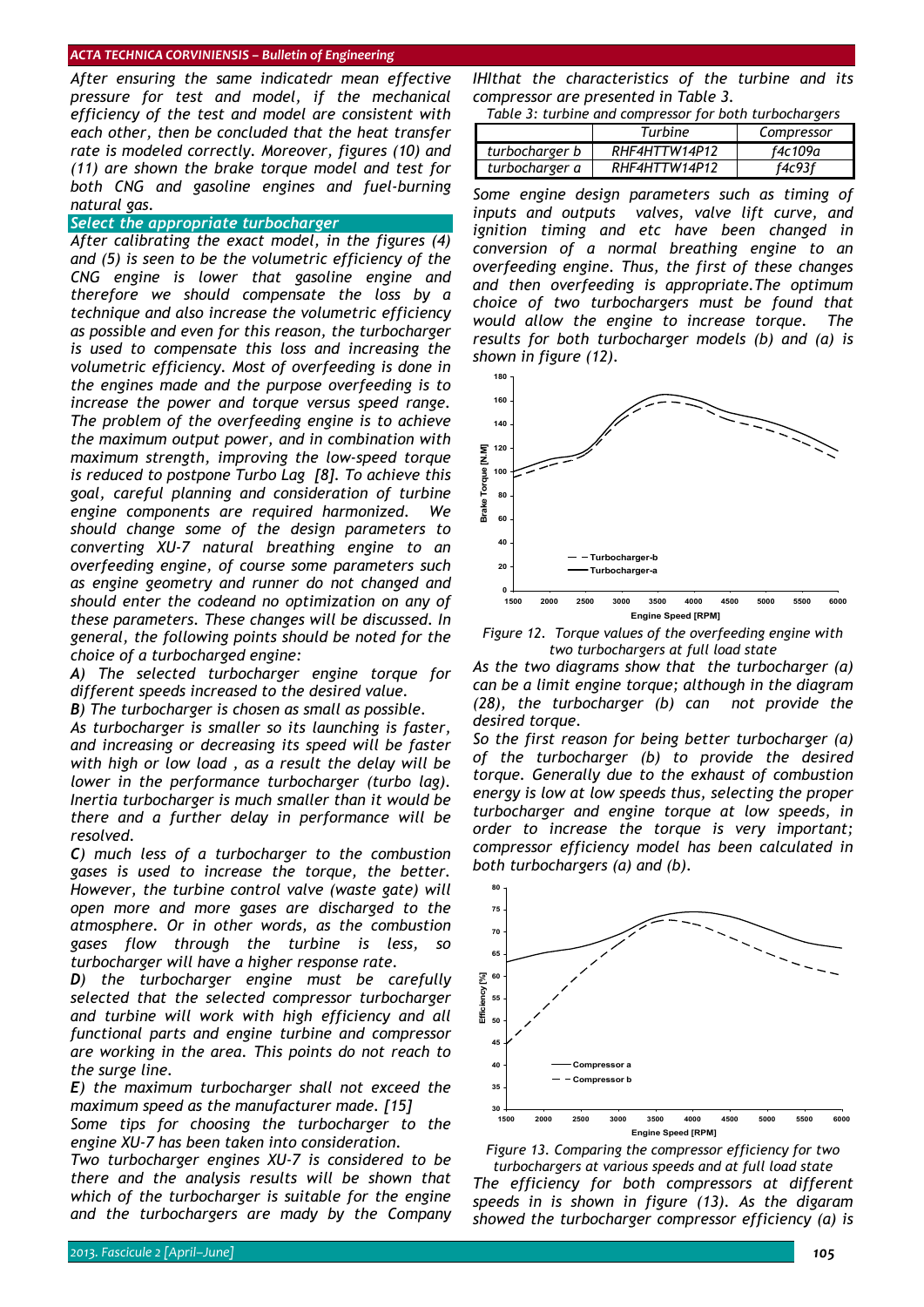*much that turbocharger compressor efficiency (b). Turbocharger compressor performance (a) is better than the performance of the turbocharger compressor (b).* 

*In general it can be said that in all rounds of turbocharger compressor (a) will work with a higher efficiency than turbocharger compressor (b). It can be concluded from this figure that the turbocharger (a) for the engine is betther than turbocharger (b), because the turbocharger will be appropriate in a region with high efficiency operation.* 

*Because turbine for both turbochargers (b) and (a) are the same and also shown in Figure (14), the mass flow through the turbine control valves for both turbines are the same, so it is expected that the work produced by the turbine for different modes is the same in both of them as diagram (14) shows it.* 

*Figure (15) shows two turbochargers (b) and (a) at different engine speeds at full load state. As figure shows the turbocharge round (b) has the maximum turbocharger speed from turbocharge (a). Therfore, dynamic forces and vibrations of the turbocharger (a) is far less than the turbocharger (b) and the turbocharger (a) is better than turbocharge (b).* 



*Figure 14. Produced power by both turbocharger turbines at full load state* 



*Figure 15. The turbocharge round across two engines at full load state* 

*The reasons for turbocharger (a) is suitable for XU-7 engine. So in modeling , turbocharge (a) is used; the engine volumetric efficiency with normal breathing and forced breathing were compared after engine modeling in gas mode. The results for both turbocharge is shown in figure (16).* 



*Figure 16. Comparing the volumetric efficiency of the engine to normal breathing and forced breathing engine with two turbochargers* 

*Comparing the results of CNG engine natural breathing and at overfeeding*

*One of the important tips on choosing a turbocharger engine is that engine performance parts at different rounds lie in the functional area of the turbine and compressor and possibly functional areas are in a region that turbine efficiency and compressor is high in this area. Engine performance parts should not be close to the surge line and if the points of the line are far better. Because turbine efficiency and compressor is very low in the area and if the motor functional areas are close to the surge line or in the surge area, so the engine torque will be loss there; This phenomenon also causes severe fluctuations in volumetric efficiency and engine torque. In this area turbocharger increasingly works unstable and flow through the compressor can greatly vary. This is a very unpleasant and cause severe vibration and turbocharger engine. The functional parts of engine XU-7 on the compressor map is shown in figure (17).* 





*to 6000 rpm) on compressor performance curve As the figure (17) shows, we close on surge area at around 1500 RPM and one of the reasons why this model is around 1500 RPM is not desirable. Another reason for the lack of proper for feeding engine model at round 1500 RPM is to ignore the effects of oscillating pressure resulting from combustion gases (pulse) and the unstable nature of the flow. According to the functional map of a turbocharger compressor and turbine (map) with the steady flow test that should be done.*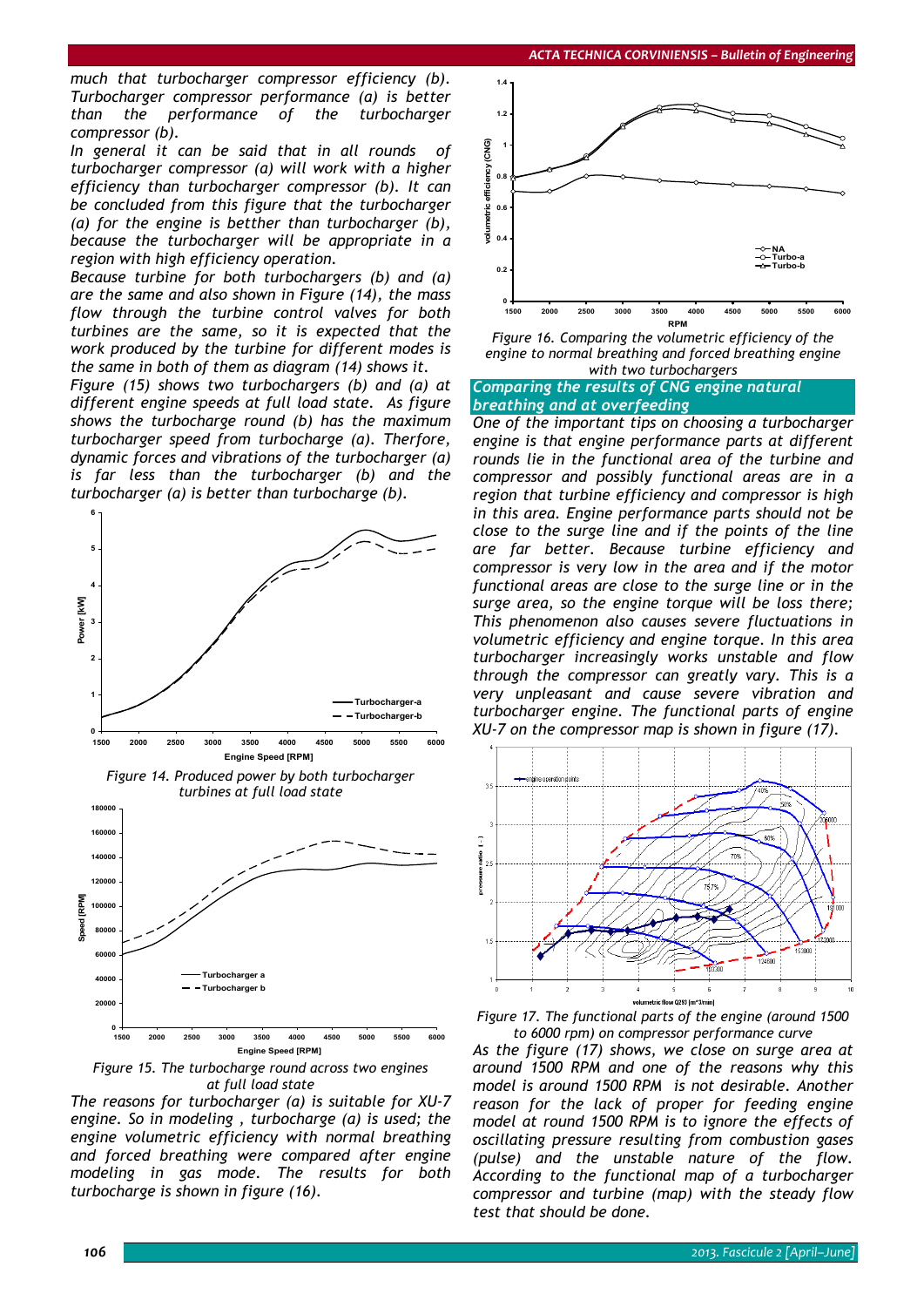*The engine speed is greater than the effects of pulse and flow goes to quasi-steady.. Another improper reason model at around 1500 RPM ignores the effects of three-dimensional flow. Because at low speeds due to the inertia of the fluid is lower than the low point, Viscosity forces against the forces of inertia can not be ignored. At low speeds (almost below 2000 RPM) because the combustion gases are down so the engine torque will not increase as desire. Using Overfeeding , inlet air pressure to the engine by the turbocharger compressor will increase; This will increase more air into the cylinder and engine volumetric efficiency. Figure (18) shows the values of volumetric efficiency for XU-7 engine with natural breathing (NA) and overfeeding (TC), as is clear from this diagram, the volumetric efficiency at high speeds is almost more; this is due to the high energy of combustion gases and the high mass flow rate of combustion gases at high speeds.* 



*Figure 18. XU-7 engine volumetric efficiency versus engine speed for both normal breathing and overfeeding* 

*In general it can be said that overfeeding engine causes more air-fuel mixture into the cylinder; also this causes more energy to be released and the amount of torque and maximum cylinder pressure is higher than normal breathing engine. Diagrams (19) and (20) show the amount of torque and maximum cylinder pressure at different periods for both normal breathing and overfeeding engines XU-7.* 



*Figure 19. Values of brake cracking versus engine speed for engine XU-7 in normal breathing and overfeeding* 



*Figure 20. Values of maximum cylinder pressure at different engine speeds for both normal breathing and overfeeding* 

*By increasing the amount of realeased energy and maximum cylinder pressure at feeding effect, the temperature of the combustion gases in the engine TC will be higher than engine NA. Figure (21) shows the temperature of the combustion gases for both NA and TC engines.* 



*Figure 21. The tempreture of combustion gases in exhaust manifold at engine XU-7 for both natural breathing and overfeeding* 

*So according to the above mentioned, onedimensional modeling is a useful tool for predecting the engine performance. Using the modeling, all the engine performance parameters can be predicted. It can also effect changes in the design parameters on the performance of the engine. As modeling shows, one of the turbochargers have high engine power for other performance parameters of the engine.* 

*CONCLUSIONS* 

*In the present study, a one-dimensional model was used to model the XU-7 engine.* 

*After Gasoline and CNG engine model, the results of modeling was valid by using the results of engine dynamometer test and functional characteristics were compared between the two engines, and finally given the design parameters of the turbocharger, the engine system was selected for overfeeding. The results were presented in a CNG engine with a significant power reduction compared to gasoline engine. So two systems were modeled on CNG engine for solving this problem.*